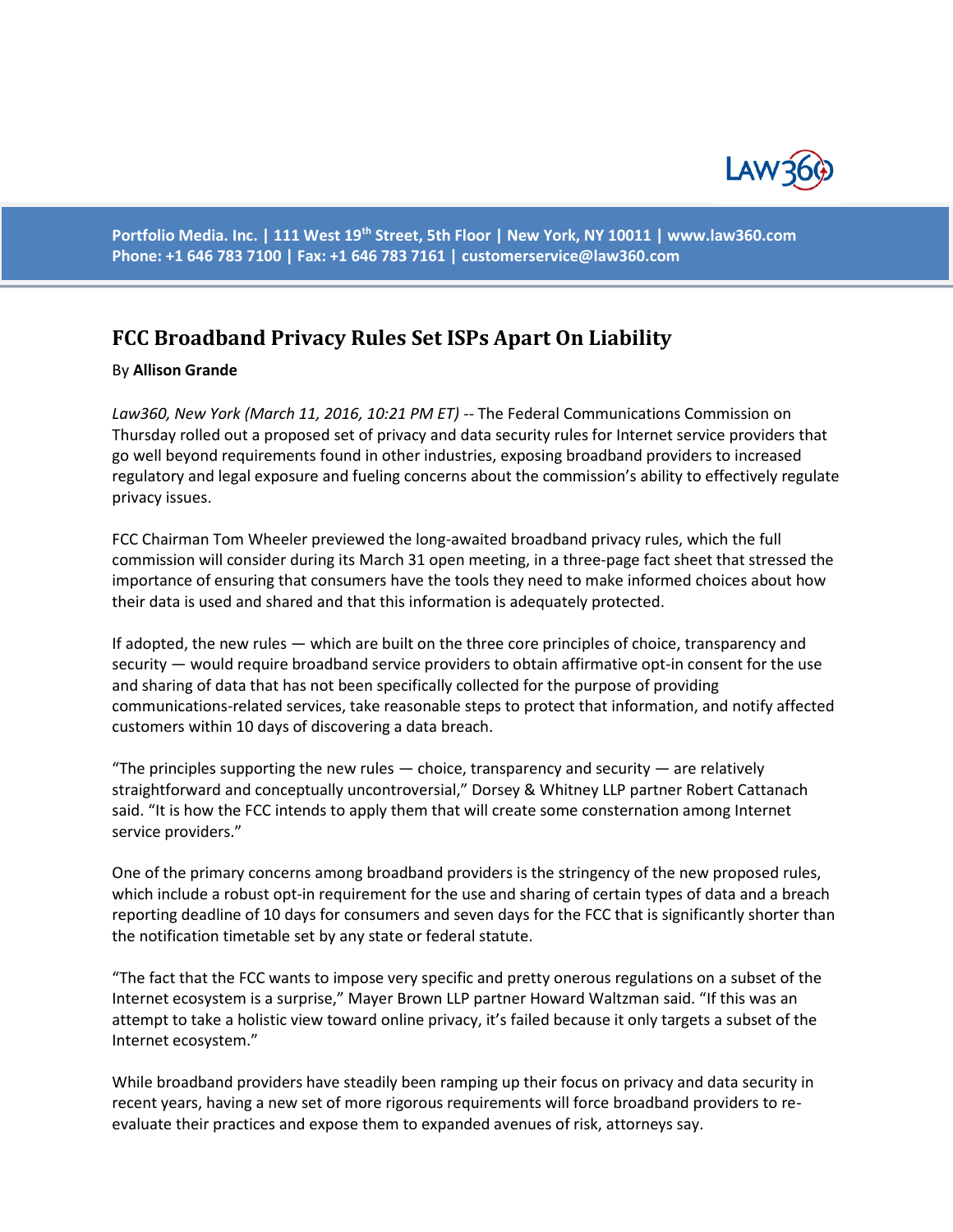"I would imagine that we'll see more regulation from the FCC in the future," Foley & Lardner LLP partner Mike Overly said. "What these rules show is that this is a matter that is of growing importance obviously in the U.S., but also all over the world, and we are going to see continuing regulation in this area, and it is going to get tighter and not looser.'

The FCC has already proven that it can be a force in the privacy arena. The regulator began aggressively enforcing privacy and data security violations in 2014 with actions against Verizon Communications Inc. and telecoms TerraCom Inc. and YourTel Inc., and continued to build on this prowess in 2015 with data security cases against AT&T Inc. and Cox Communications Inc.

With more stringent rules now slated to be imposed on broadband providers, the regulator is likely to feel only more empowered on the enforcement front, attorneys say.

"A lot of folks weren't expecting to see prescriptive rules like this," Sheppard Mullin Richter & Hampton LLP partner Dave Thomas said. "What these rules say to me is that the FCC is really flexing its enforcement muscles and that it's likely that it will continue along the path both with detailed regulations as well as rigorous enforcement."

The new privacy rules may also play a role in the courtroom, where companies are increasingly facing privacy and data security claims as customer awareness grows and plaintiffs begin to have more success with creative legal theories, attorneys say.

"These rules are going to become part of the fabric of what is considered reasonable, and in the event of a lawsuit are something that the court is going to look to and litigants are going to point to in order to say that a company wasn't substantially materially compliant with their privacy and data security obligations," Thomas said.

The proposal is also likely to further inflame the already raging debate over which agency should take the lead in regulating privacy in the U.S., attorneys say.

"The argument for a long time has been that the FCC doesn't have the expertise to enforce privacy and data security rules," Waltzman said. "So when the commission puts a proposal out there with requirements such as having to notify the FCC within a week and consumers within 10 days of a breach, which is much more stringent than any other requirement out there, that raises questions about whether they do have the expertise to be making and enforcing these kinds of rules."

The FCC began crafting broadband-specific privacy rules last year, after the commission issued its Open Internet Order that reclassified broadband providers as common carriers, a decision that is currently being challenged in federal court.

Since the FCC took the reclassification step, which largely removed broadband providers from the FTC's jurisdiction, the question of how far the FCC can and should go to take up a mantle that has long been worn by the FTC has only grown in intensity.

Both FTC Commissioner Maureen Ohlhausen and FCC Commissioner Michael O'Rielly have voiced concerns about the FCC's ability to address complex privacy matters, and industry groups have echoed the doubts in pushing the FCC to fall in line with the FTC's approach to privacy regulation.